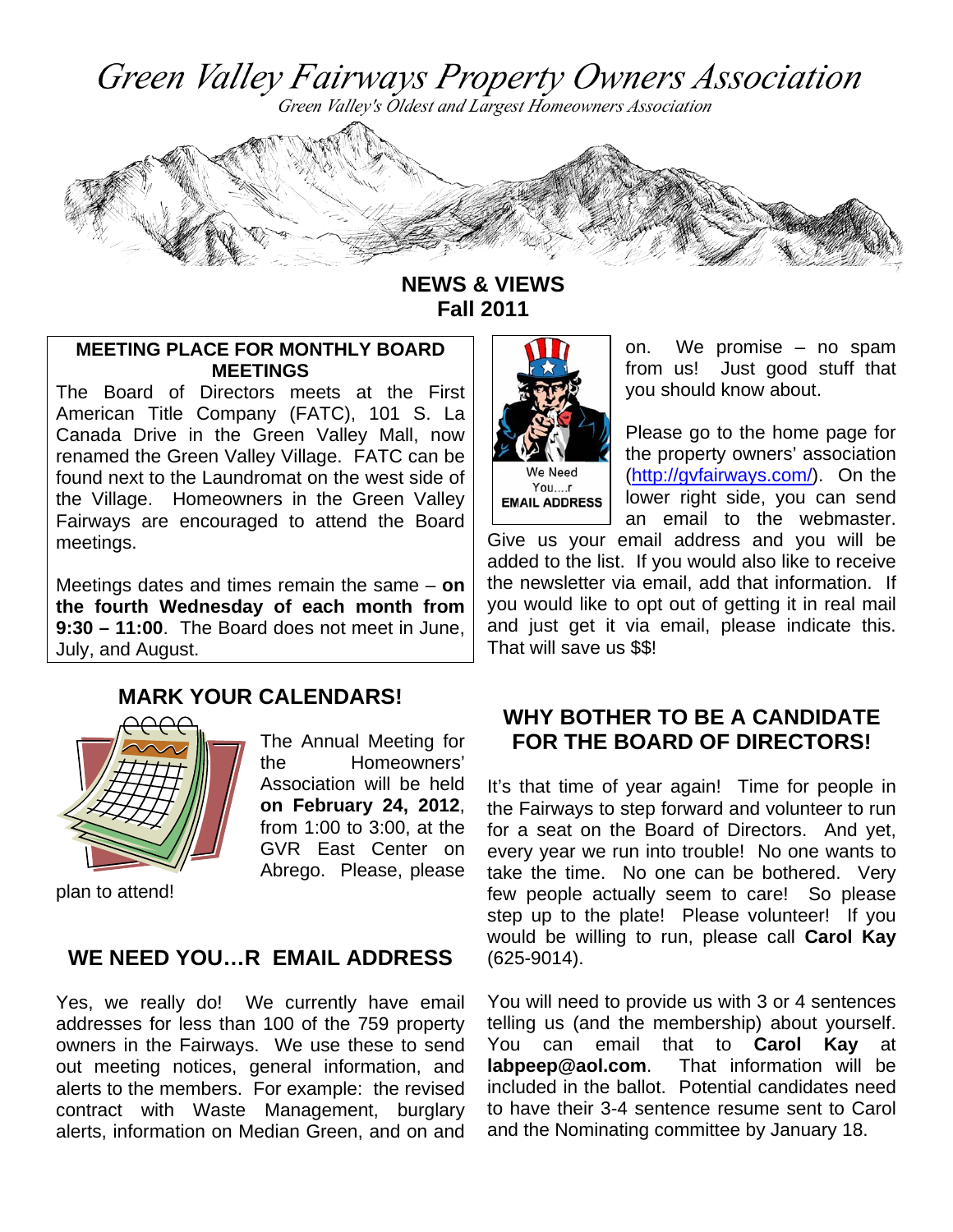### **WHY WE PUT YOUR RETURN ADDRESS ON THE RETURN ENVELOPE OF YOUR BALLOT!**

Not everyone in the Fairways is eligible to vote! If you aren't paying your annual

assessment (what we used to call annual dues), you may not participate in our elections. When we hold an election, we verify that all returned ballots are eligible by checking the return address on returned ballots against a list of people who owe dues. If we find a ballot has been returned from someone who owes the Association money, we do not include that ballot in the final tabulation.

So please make sure you're paid up, and please vote. Ballots will be mailed out on January  $30<sup>th</sup>$ and need to be returned by February  $18<sup>th</sup>$ .

## **TWO CC&RS NEED AMENDING**

Earlier this year the CC&R committee turned over the CC&Rs that we all approved to a new attorney. We had received bad advice from our previous attorney and we wanted to be sure we were still on the right path. Our new attorney came highly recommended.

Although she made a few minor changes in wording, only one CC&R was changed in such a way as to requite amending. By the way, she also agreed to the "no legalese" policy we are firm about, and I think you will agree when you see the final results that she did an excellent job. At the same time, she was very careful to word things in such a way as to protect us in case any of our CC&R issues end up in a court of law.

She also added a section at the beginning entitled "Definitions." We agree that this is most worthwhile. And she changed the term "dues" to "assessment."

The CC&R she amended – and one of the two you will need to vote on in January when we send out ballots – is entitled NO RIGHTS OR WAIVERS FOR GVFPOA. Here is the old version and below it the proposed changes.

### *Old:*

*a. If the GVFPOA or any homeowner in the Green Valley Fairways Subdivision fails to act in a timely manner or fails to act at all with regard to carrying out any right, power, or remedy that is provided in the CC&Rs, the failure cannot be construed as a waiver.* 

*b. No action shall be brought against the GVFPOA because of its failure to exercise any right, power or remedy.* 

#### *Proposed change:*

*a. No delay in the enforcement of any provision of these CC&Rs shall be construed or deemed to be a waiver of such provision.* 

*b. Subject to the foregoing, any controversy, claim or dispute arising out of or relating to these CC&Rs may be first submitted to arbitration before the Green Valley Council ("GVC") in accordance with the Arizona Uniform Arbitration Act. Judgment rendered by GVC may be confirmed, entered, and enforced in any court having jurisdiction. Pending a ruling by GVC, the parties may be equally responsible for the arbitrator's fee and costs.* 

*c. An arbitration award may be appealed to a court of competent jurisdiction as a trial de novo. (\*Note: Trial de novo is a legal term meaning "new trial.")* 

*d. Despite anything to the contrary in the CC&Rs, claims relating to the failure to pay Assessments and foreclosure of a lien for Assessments may be brought in any court of competent jurisdiction without first resorting to arbitration.* 

*e. The prevailing party in any arbitration and/or litigation shall be entitled to an award of all taxable costs, including the arbitrator's fee, and attorney's fees incurred.* 

This new CC&R wording includes the option of using arbitration to settle a dispute. If that is not successful, then obviously a dispute may be taken to court. However, we have not had the option of arbitration in our CC&Rs before and the committee felt this was a very valuable alternative.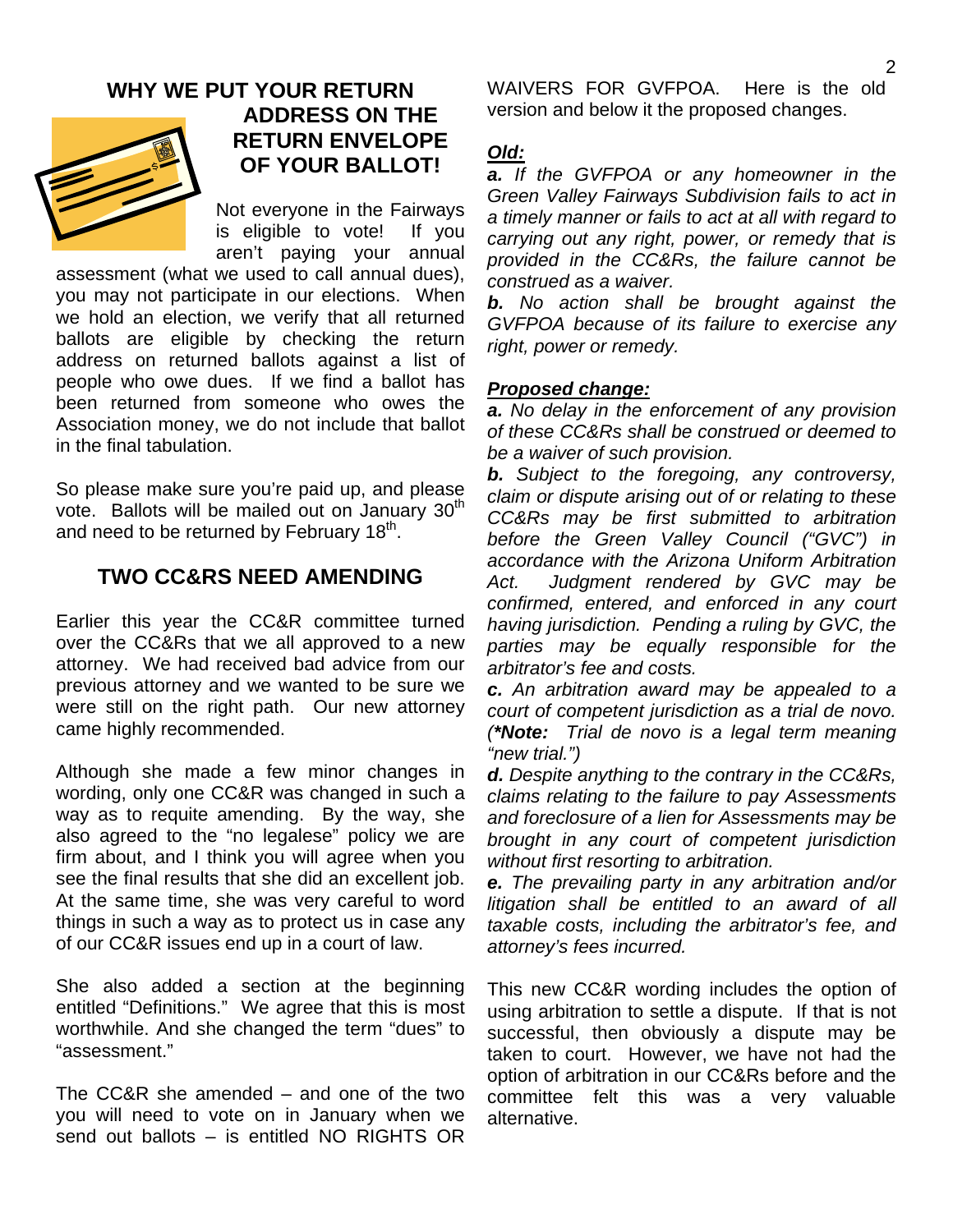The second CC&R that needs amending is the one regarding the size of sheds. Here is the old one and the proposed change.

### *Old:*

*b. The shed or other such additional structure may not be bigger than one hundred (100) square feet and no more than six (6) feet high.* 

#### *Proposed change:*

*b. The shed or other such additional structure shall not be bigger than one hundred twenty (120) square feet or more than eight (8) feet in height.* 

Obviously bigger is better, so we hope you will all vote yes to change this CC&R.

## **PROCESS FOR AMENDING THE CC&RS**

One of the most important things the CC&R committee did was to make sure we included wording that would allow members of our homeowners' association to amend the CC&Rs in the future. After all, this document will need to be updated from time to time to reflect changes in laws, statutes, and more.

So saying, we have come up with a method for that amendment process. A homeowner who wishes to amend one or more of the CC&Rs must do the following:

- Be in good standing in the association (i.e. be up to date with dues payments).
- Write the amendment statement, knowing that the Board and/or our attorney may rewrite the statement to make it clear and concise, but retaining the essential meaning.
- Collect the signatures, printed names, and addresses in a petition of 75 members of the GVFPOA. (Note: These members must be in good standing in the association. The number 75 is 10% of the number of homes in the Association.)
- Present the amendment and the petition to the Board of Directors at a monthly Board meeting. The Board must then

authenticate the petitioning names and addresses and status of membership.

- Once these have been authenticated, the Board must present the amendment to an attorney to be certain that the amendment adheres to County Ordinance, and/or State and Federal Law.
- The amendment may then be placed on the next available ballot, such as the ballot for the election of Board Members. There shall be only one annual balloting of amendments.
- Once it is established that the amendment has passed in accordance with the provisions of the CC&Rs, the amendment must be signed by both the President and Secretary of the GVFPOA before a notary public and then filed with Pima County in a timely and legally binding manner.

# **GVC BACK ON THE BALLOT**

The Green Valley Council (GVC – formerly known as GVCCC) will be back on the ballot again this year.

According to their website, "Since 1973, the Green Valley Council through its member Homeowners Associations (HOAs) represents over two-thirds of all Green Valley residents and is as close to a local government as exists in this unincorporated retirement community. Frequent communication with County, State and Federal government officials and involvement by GVC leadership on decision making bodies on all levels of government has proved effective in getting things done."

However, some years ago GVFPOA homeowners voted to withdraw from GVC. It was felt that GVC was not being responsive to our needs. Last year several of our Board members requested that we rejoin. At the annual meeting, two representatives from GVC spoke about the benefits of GVC and answered questions from the audience.

The matter was placed on the ballot and members voted for or against rejoining. The issue lost by 4 votes. Because the vote was so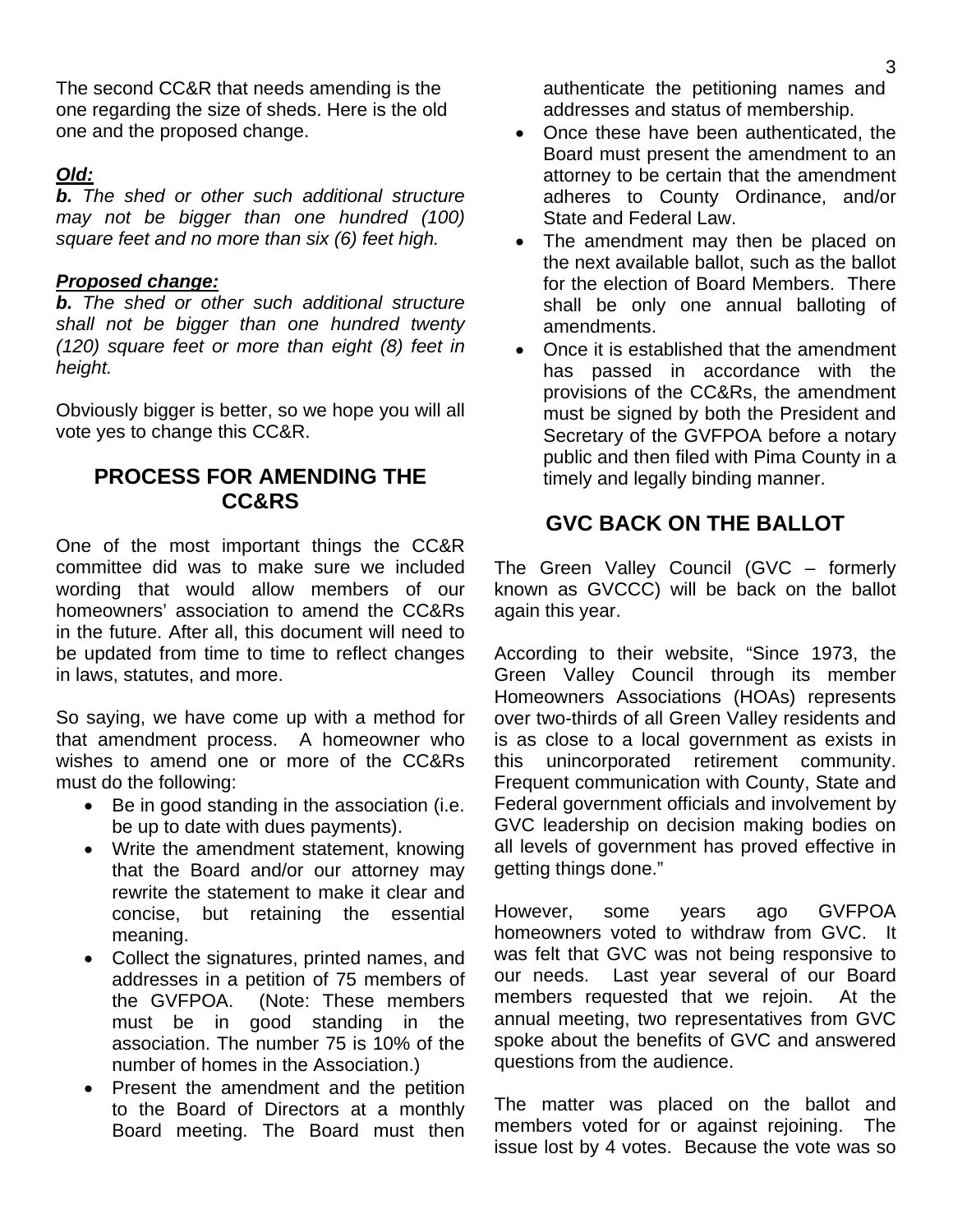close, the Board was asked to put it on the ballot once again. Therefore you will be asked to vote again for or against rejoining GVC.

FPOA Board Member **Chuck Johnson** writes: "Our streets in the Fairways are in deplorable condition. When our developments were completed, Pima County accepted our streets for maintenance. The County has collected our tax payments for all these years, yet failed to maintain our streets. We need strong representation with the County and our best way to get that representation is to rejoin the GVC, giving us the biggest voice in Green Valley to demand the service to which we are entitled."

It costs \$5.50 per homeowner per year to belong to GVC. However, if the issue passes this year, the Board will NOT raise dues to compensate. We will pay the dues from the annual assessment we collect each year.

For newcomers to the Fairways, you can learn more about GVC at their website (**gvccc.org**) and also by talking to some of your neighbors.

# **TIMELY REMINDERS**



Please be sure that the lights on your light post in the front of your house are turned on at night. This is both a safety issue as well as a requirement in our CC&Rs.

Please keep your yard free of weeds. Not only is

a weed-choked yard an eyesore that devalues your property, it is also a health hazard. Dangerous critters love weed-choked yards!



Please do NOT put out your trash and/or recycle bin earlier than the evening before your scheduled pick-up day. If you are going to be out of town, perhaps a kindly neighbor will help by



putting your trash and recycle bins at curbside for you. We've received complaints from homeowners about trash cans put out on Sunday mornings.

### **NATURAL WAYS TO GET RID OF ANTS WITHOUT USING PESTICIDES**

Pour any of the following over the ant hill:

- Boiling water
- White vinegar
- Dry grits, cornmeal, or cream of wheat



- 2 ounces of Simple Green mixed with 1 gallon of water
- Soapy water

#### **ATTENTION: LANDLORDS!**

If you own a property that is used for rental purposes, that parcel must be listed on the notice of value as legal class four. If your rental residential property is not so listed, you must register the property with the County Assessor pursuant to section 33-1902 or you may be subject to a penalty. Out-of-State owners are required to assign a statutory agent who resides in AZ and will accept legal documentation on behalf of the owner. For other information contact the County Assessor's office. AZ Revised Statutes (ARS) 42-15103

### **NEW CONTRACT WITH WASTE MANAGEMENT**

Our president, **Len Defendorf**, has negotiated a new contract with Waste Management. Rates will be the same for everyone and are now set for the next five years, although there will be adjustments to cover the cost of fuel.

Pick-up days also remain the same; Mondays are trash and recycle pick-ups and Thursdays are trash pick-up only. However, in the event of holidays, the schedule can change. We will post schedules and holiday changes online.

# **ARE** *YOU* **LITTERING THE FAIRWAYS?**

A number of people are trying to advertise business services by tossing flyers into homeowners' yards. **Please be advised! That is littering and it's against the law and against our CC&Rs.** If you are one of those flyer-tossing people, please stop doing this!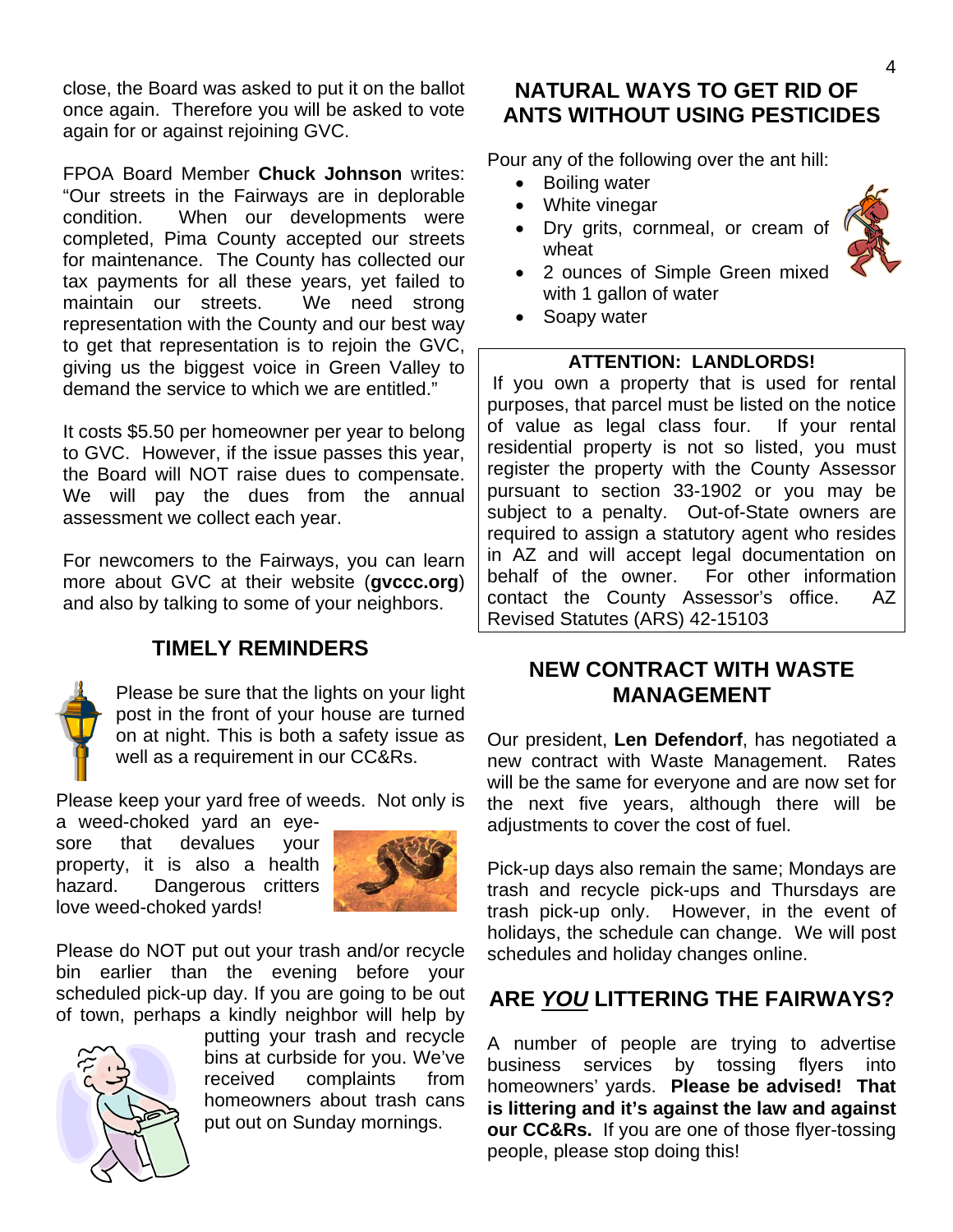Not only is it messy, but also dangerous. Wouldbe burglars drive through our neighborhoods looking for homes where newspapers, flyers, and phone books have been left out, uncollected! That's a clear sign of an empty house!

If you notice that newspapers or flyers are collecting in someone's yard, please be a good neighbor and remove the litter.

#### **MEDIAN GREEN**

By Bettye Jo Preis

Median Green is making great progress in Green Valley with new plantings on La Canada moving north through medians planted with desert adapted plants paid for out of the many fund raising efforts of the committee.

Originally, to get the program off the ground, chair-person Susanne Blodgett, asked key donors in Green Valley to sponsor a median. The price for the plants, planting them and water and maintenance was \$5000 per donor. Donors included Green Valley Gardeners, La Posada, Green Valley News, Rotary Club, Lion's Club and others.

This was the beginning of the movement to make the median areas something that residents could be proud of…that were green and thriving with desert plants. Since that beginning, many fund raisers have been held and now Median Green has some money in the bank to cover medians that no one seems interested in developing.

But, we homeowners in Fairways are interested in improving our desolate looking medians and are taking action. The Board of Directors has initiated a fund with money from newsletter advertising as the first basis. Combined with contributions from homeowners we hope to grow enough money to start removing dead plant material and replacing it with desert adapted plants that will lend beauty to our old, tired medians. Some of the plants growing there are worth keeping such as the bear grass and prickly pear cactus but others are long dead and need to be removed. We will work with the county on this which will be a Spring removal project in 2012.

All of our medians involve "traffic sight lines" which means that we cannot use plants which would block the view of on-coming traffic. However, in a meeting with Susanne Blodgett in November, she indicated that she would ask the county for approval of willow trees which are not bushy and can be trimmed up as they grow older. Wouldn't the medians look wonderful with blooming willow trees each summer!

We plan to start with the worst median which is the one most northern of all of them across from Verde Vista. Since there is no water available, we will probably have to avail ourselves of the cisterns filled by the fire department for the first two years. By then the plants will be established and can exist with monsoon and winter rains. **Civano Nursery** supplies the plants at less than wholesale and takes care of the initial planting process. After that it will be up to us to form a committee to water weekly. Susanne estimates that each median's plants will cost in the neighborhood of \$3000 depending on what we choose. Perhaps we will only be able to plant four willow trees…but that would be a beginning.

# **FAIRWAYS FOLKS**

By Bettye Jo Preis

Have you ever wondered who the artist was who drew the outline of the stately Santa Ritas that tops our Fairways stationery? Maybe not…but I'm here to tell you that it was Los Arcos past homeowner, John Page.



John and Marylu Page lived at 114 Los Arcos for many years before buying a garden home at La Posada about seven years ago. During the time that they were Fairways residents they were very active serving on the Board of Directors as well as the Architectural Review committee. When members of the Board realized what a fine artist John was they requested that he design a letterhead whenever he had time. Eventually he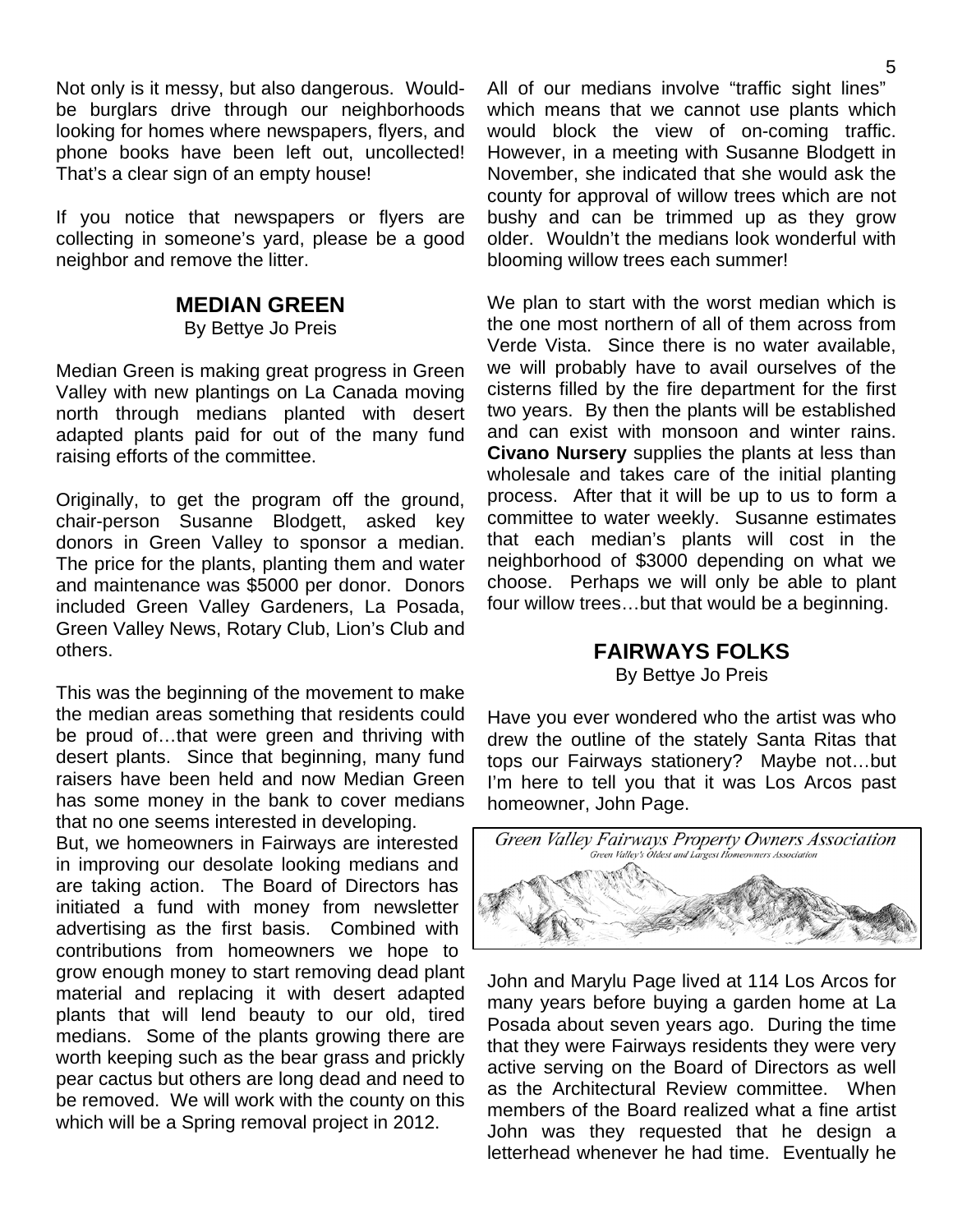brought a drawing to the Board that included not only the mountains but golfers at Haven as well. Through the years and endless printing, the golfers have disappeared from his drawing…the Santa Ritas remain.

Originally from Iowa, John taught print making and art at the University of Iowa and like many of us he and Marylu came to Green Valley and rented a place for awhile to see if it was to their liking. Apparently it was since they purchased their home on Los Arcos.

Coincidentally with this issue of our newsletter, John Page has just placed a showing of his water color abstracts at Posada Java. They will be there through the end of the year and include sale prices should you be interested.

And, maybe we could ask John to find that original drawing that included those golfers….

# **HAVING A PROBLEM WITH BEES?**



Call **Avalon Organic Gardens**. They will remove the bees for a minimal donation, and instead of killing them, the bees are relocated to the gardens where they do what bees do best – pollinate! **Call 603-9932**!

## **BURGLARIES IN THE FAIRWAYS ON THE RISE**

Recently, in less than a week a burglary and an attempted burglary occurred in Fairways One. In the first instance, a woman found that her house had been broken into while she was away. In the second instance, a homeowner was awakened in the night to find someone trying to break into his storage shed.

More recently, a rash of break-ins took place in Country Club Estates. Some of the homes broken into were empty, but at least one was occupied, and the owner woke up to find the burglary in progress.

We all need to realize that break-ins are not just occurring when homeowners are away for the summer; they are taking place year around. All of us are at risk all the time and we need to take precautions.

Having a dog may not be enough. In the instance where the shed was being broken into, the owner has two dogs, neither of which was awakened. Apparently that owner had an alarm rigged to the door of his shed and the alarm going off woke him. And in one of the burglaries in CCE, the



robbers let the dog out. The homeowner is heartbroken because as of this writing the dog has not yet been found.

One of the most important things for

you to know is that many of the break-ins occur because people get careless and leave doors and windows unlocked and/or windows open at night. PLEASE LOCK DOORS AND WINDOWS AT ALL TIMES! Don't leave valuables in an easy accessible area where robbers may quickly find them. Ladies, don't leave purses out in plain sight. Hide them!

It's sad that many of our members remember a time when it was safe to leave your home unlocked; when neighbors could just walk in; when you never bothered to lock your car. But those days are long gone! Be nosey about what's going on in your neighborhood. If you see people you don't think belong, CALL 911!

These robbers know the difference between costume jewelry and the real deal. They also steal cell phones, computers, wallets, cameras – anything of value.

Stay safe and be watchful! Talk to your neighbors about what's going on in your neighborhood. Lock your doors, even during the day, even when you are home! Take precautions to make your house as safe as possible. And if possible, volunteer to help with the Neighborhood Watch in your neighborhood.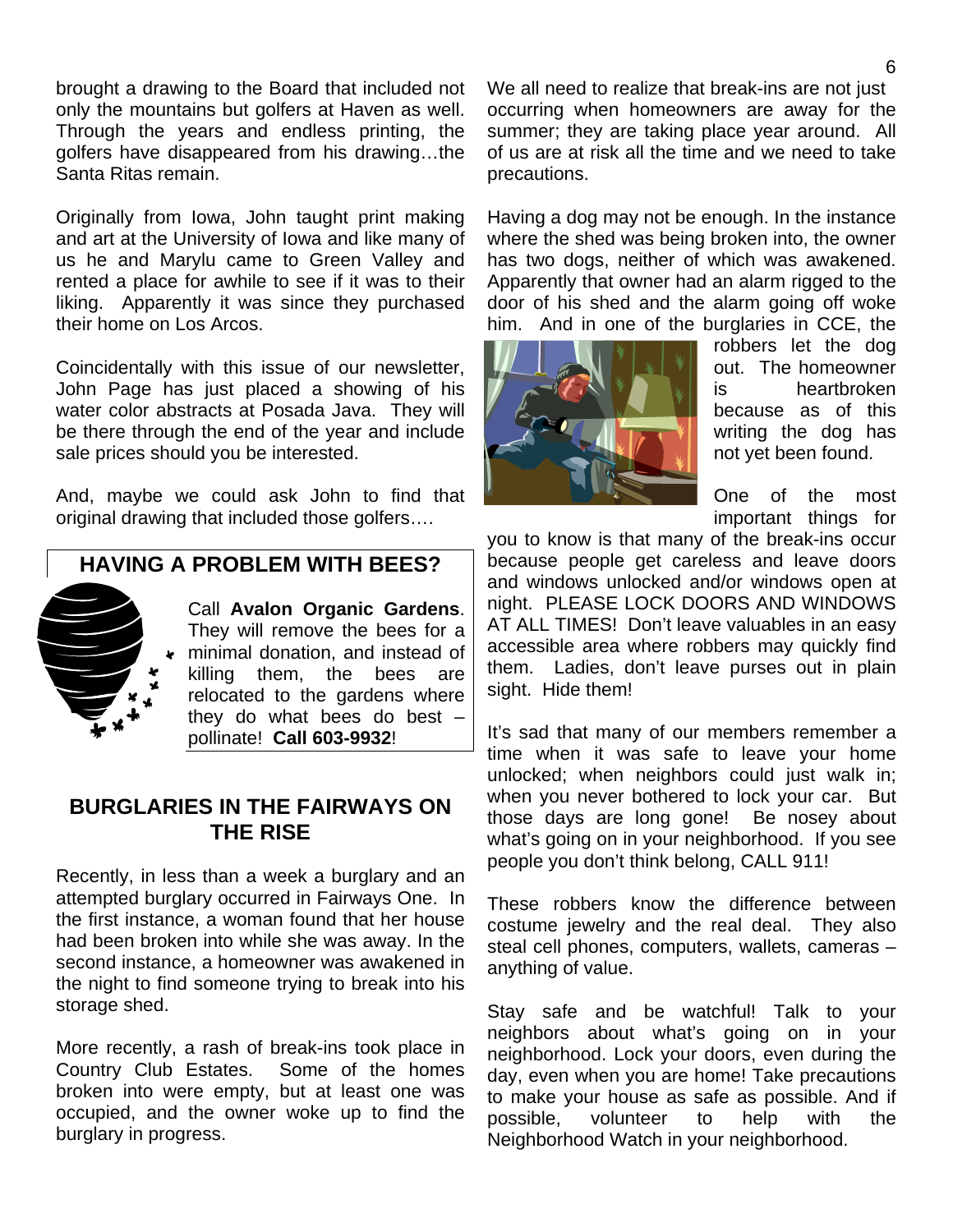If your block doesn't have a Neighborhood Watch, call **Carol Kay** at **625-9014** and organize one. Plan a Block Party to discuss ways to stay safe. Ask SAV to talk to your neighborhood about making life as difficult as possible for burglars. Know the phone numbers of your neighbors. Also, keep storage sheds and cars locked as well. No sense in letting valuable tools or your car get stolen either. Let's scare off those bad guys by being alert and watching out for our neighbors.

### **NEW WEBSITE MAY HELP YOU FIGHT CRIME….**

…or at least keep track of it!

#### **www.crimereports.com**

When you click onto this site, you have to type in your address. You will be shown a map of Green Valley. Each burglary is indicated with a large capital letter B. When you put your cursor on a B, a window will pop up to tell you the address of the robbery and if this was an invasive or noninvasive break-in.

Sad to say, people who leave keys under the front mat or over the door OR who don't bother to lock doors and/or windows at all are inadvertently inviting in burglars!

You can sign up to receive alerts to the crimereports.com web site. You can choose to receive alerts through a variety of date ranges – every 3 days, once a week and so on.

## **FINES COMMITTEE**

In October, **Len Defendorf, Carol Kay** and **Bob Stenz** met to formulate a plan for assessing fines for CC&R violations.



### **All fines will be \$100.**

If someone violates the CC&Rs, the Deed Adherence

Officer will send the homeowner a letter, warning him or her to comply with the CC&Rs within 30 days OR be fined \$100.

At the end of the 30-day period, if the homeowner has not complied with the warning letter, the Deed Adherence Officer will notify the Bookkeeper to send a bill for \$100.

If the CC&R being violated is weed abatement, the Deed Adherence Officer will send a second letter telling the homeowner that he/she has two weeks to correct the problem (i.e. get the weeds removed) OR the Deed Adherence Officer will hire a landscape company to clean the property AND there will be another fine of \$100 plus the cost of the clean-up. The Deed Adherence Officer will hire a legal, licensed and/or bonded landscaper.

Other violations of the CC&Rs will either be referred for a lien or small claims court.

### **COLUMN TO HELP US FIND HELP!**  by **Jan Lorimer, Editor**

#### *WE DO NOT ENDORSE THESE PEOPLE OR THEIR BUSINESSES. WE NEITHER SANCTION THEM NOR DO WE DISAPPROVE OF THEM.*

If you have had a great experience with a local businessperson and you want to share that information with us, you can email me at **janlor6897590@yahoo.com** or call me at **399- 2563**.

- **Jose Lopez (Licensed landscaper):** 398- 9713 or 440-2180
- **Curtis Masterson (Unlicensed, painter):**  241-7441
- **Lori Neal (House cleaner):** 247-4315
- **Russ Demarco (Upholstery and window coverings):** 370-4700
- **Ron Hudson (Handyman, electrician, but not plumbing):** 237-6226
- **George Veliz (Landscaping and yard work):** 270-3980
- **Margarita Jacome (Pet sitting in your home):** 399-0652
- **J.D. McGrew (HAVE TOOLS, WILL TRAVEL; General Contractor, Welding, Plumbing. Not licensed):** 404-3952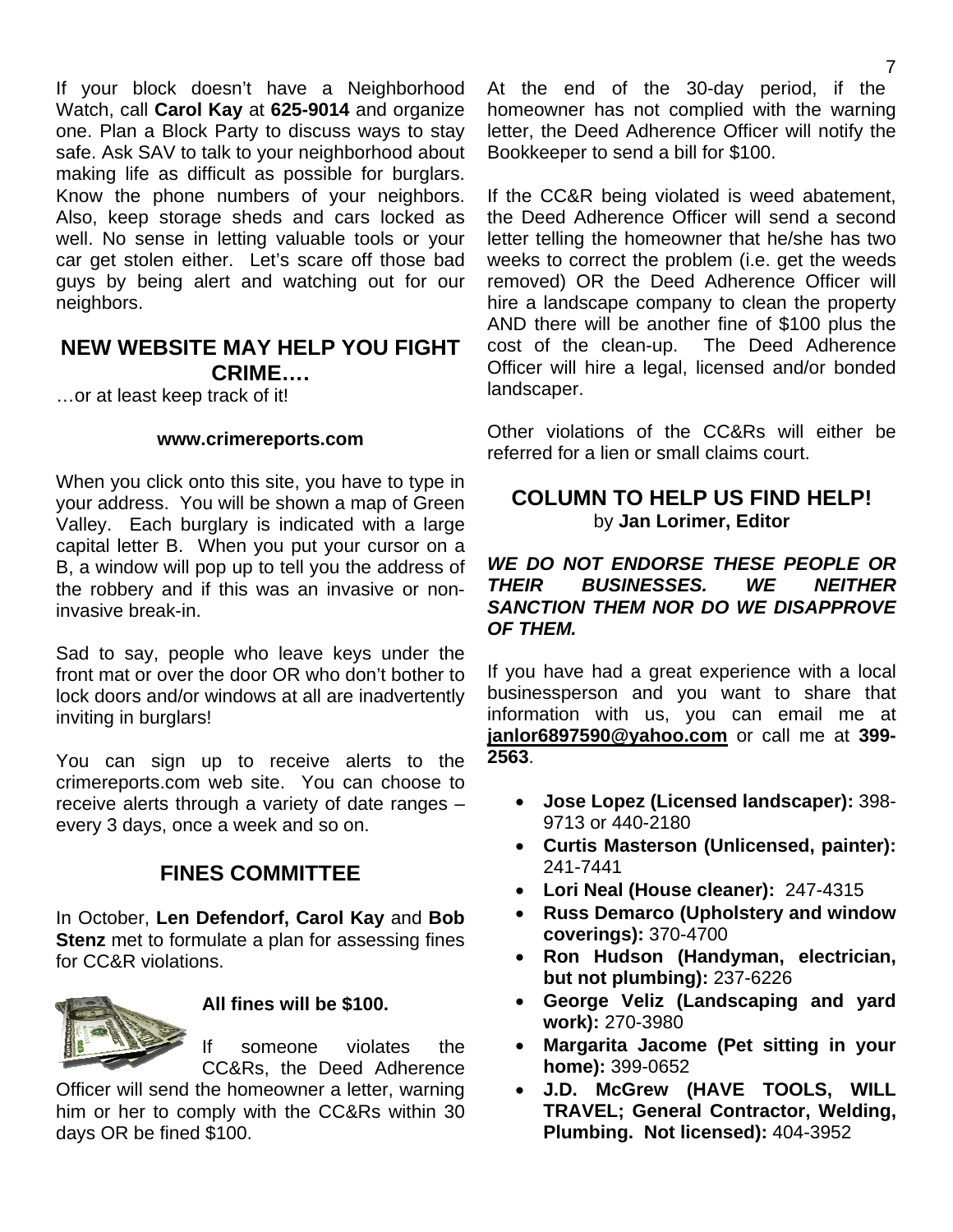# **NEIGHBORLY ACTS OF KINDNESS**



And a **virtual halo** goes to:

**Bob Kay**, who has helped at least 4 neighbors clean their yards. Bob deserves not only

a halo, but also a set of virtual wings!

**Marty Coleman** on Verde Vista bought gravel and used it to fill in holes along his alley.

**Frances and Bea Rania**, **Manny Gonzalez**, and **Gene Freisen** – all these good neighbors helped clean neighbors' yards.

#### **FREQUENTLY ASKED QUESTIONS…AND FREQUENTLY GIVEN ANSWERS!**

**Q:** *Why do I need to hire people who are licensed to do things like yard work?* 



**A:** Recently a homeowner hired a very inexpensive landscaper to cut down three very tall palm trees in her front yard. The landscaper was neither bonded nor licensed nor insured. Only by a miracle was no one injured or killed,

and no damage done to property or passing cars when the fly-by-night landscaper and his helpers cut those three trees down. Further a big mess was left for others to clean up! Had there been an injury or worse, the homeowner would have been held responsible!

Save yourself a lot of grief. Hire reputable people who are insured, licensed, and bonded. You may pay a little more, but cheaper is **not** always better! And it is certainly not safer!

**Q:** *Who do I call about cracks in my sidewalk or other sidewalk problems?* 

**A:** Pima County. They own our streets and sidewalks.

### **BLOCK CAPTAINS!**

**Block Captains can be very important in our fight against crime!** Does your street have a Block Captain? Will you volunteer? Call **Carol Kay** at **625-9014** for more information.

Carol is also looking for a **Chairman to coordinate and work with** the Block Captains. Can you help? Call Carol if you can.

### **ADVERTISE WITH US!**

Are you a businessperson living in the Green Valley Fairways? Want to advertise your business? Well, now you can. For **\$40.00 a year**, your business card will be printed in two issues of the newsletter PLUS will be displayed at our Website (**gvfairways.com**). To advertise in the newsletter, come to one of our Board meetings with check or cash and a copy of your business card. We'll get the card to Chuck Hill who will post it on the web and will also email an e-copy to your faithful editor.

### **FAIRWAYS REAL ESTATE**

By **Sue Jones, Managing Broker, Century 21** 



As of November 29, there are 22 homes on the market ranging in price from \$75,000 to \$189,000. Two are under contract and 15 have sold.

The homes that sold ranged in price from \$75,000 to \$155,000. The total number of homes for sale in Green Valley is 823.

*(Information obtained from the GV/Sahuarita Association of Realtors.)* 

**DON'T FORGET TO CLEAN UP AFTER YOUR PET IF IT POOPS IN SOMEONE ELSE'S YARD OR IN AN ALLEYWAY. THAT IS THE LAW! IT IS ALSO THE CONSIDERATE THING TO DO. AND KEEP YOUR PET ON A LEASH WHEN YOU TAKE IT FOR A WALK. THE PET WILL BE KEPT SAFER AND THIS, TOO, IS THE LAW.**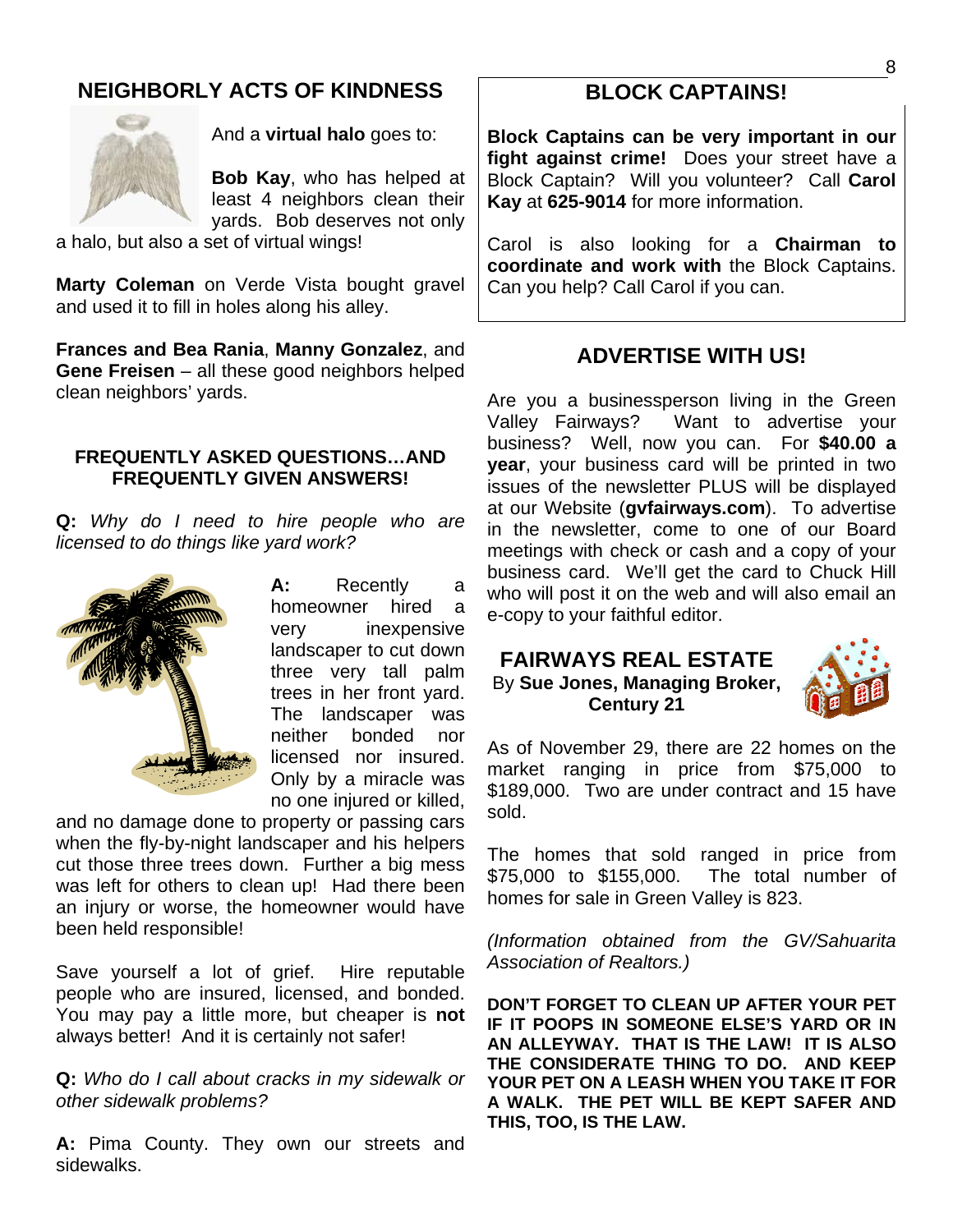**Green Valley FPOA PO Box 28 Green Valley, AZ 85622** 

**FORWARDING SERVICE REQUESTED** 

#### **FPOA BOARD OF DIRECTORS PO Box 28 Green Valley, AZ 85622**

**Carol Kay:** 318 Los Rincones - 625-9014 **labpeep@aol.com** 

**Sue Jones:** 216 E. Jardineres - 603-5451 **sjonesy@cox.net** 

**Jan Lorimer:** 310 S. Las Hamacas - 399-2563 **janlor6897590@yahoo.com** 

**Ralph Potteiger:** 149 N. Abrego - 730-1020 **rpotteiger@cox.net** 

**Don McSurdy:** 432 Los Rincones - 625-4617 **dmcsurdy1@cox.net** 

**Len Defendorf:** 148 E. La Soledad – 303-0475 **ldefend@cox.net** 

**Chuck Johnson:** 154 E. Verde Vista - 648-1649

**Susan Ford:** 370 E. Las Milpas - 207-4045 **golfkittylady@gmail.com** 

**Betty Jo Preis:** 352 E. El Viento - 777-6689 **preis1210@aol.com** 

**Jim Ellis:** (Deed Adherence Officer) - 625-3199

**Joyce Mohr:** (Bookkeeper) -399-2949